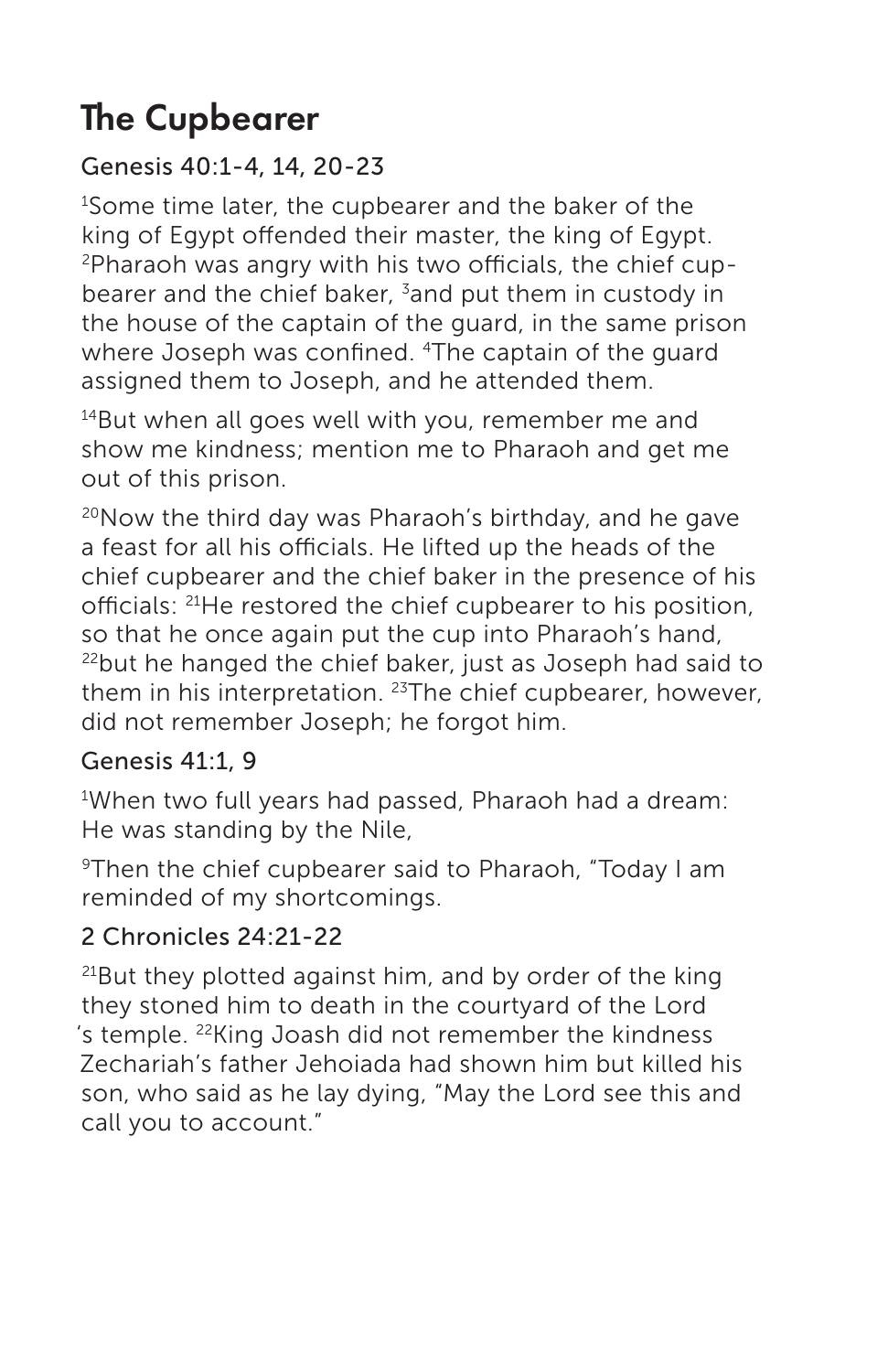#### Message notes:

\_\_\_\_\_\_\_\_\_\_\_\_\_\_\_\_\_\_\_\_\_\_\_\_\_\_\_.

Rarely does it feel like what God is doing is

Additional notes: When we talk about the providence of God, we see \_\_\_\_\_\_\_\_\_\_\_\_\_\_\_\_\_\_\_\_\_\_\_\_\_\_\_\_\_\_ orchestrating so many things that are to come to pass. We have a tendency to be the kindnesses that other people have shown us. It is dangerous to have no sense of  $\blacksquare$ Better to have \_\_\_\_\_\_\_\_\_\_\_\_\_\_\_\_\_\_\_\_\_\_\_\_ faithfulness than denied faithfulness. You'll never be who God has called you to be without having people \_\_\_\_\_\_\_\_\_\_\_\_\_\_\_\_\_\_\_\_\_\_\_ in you.